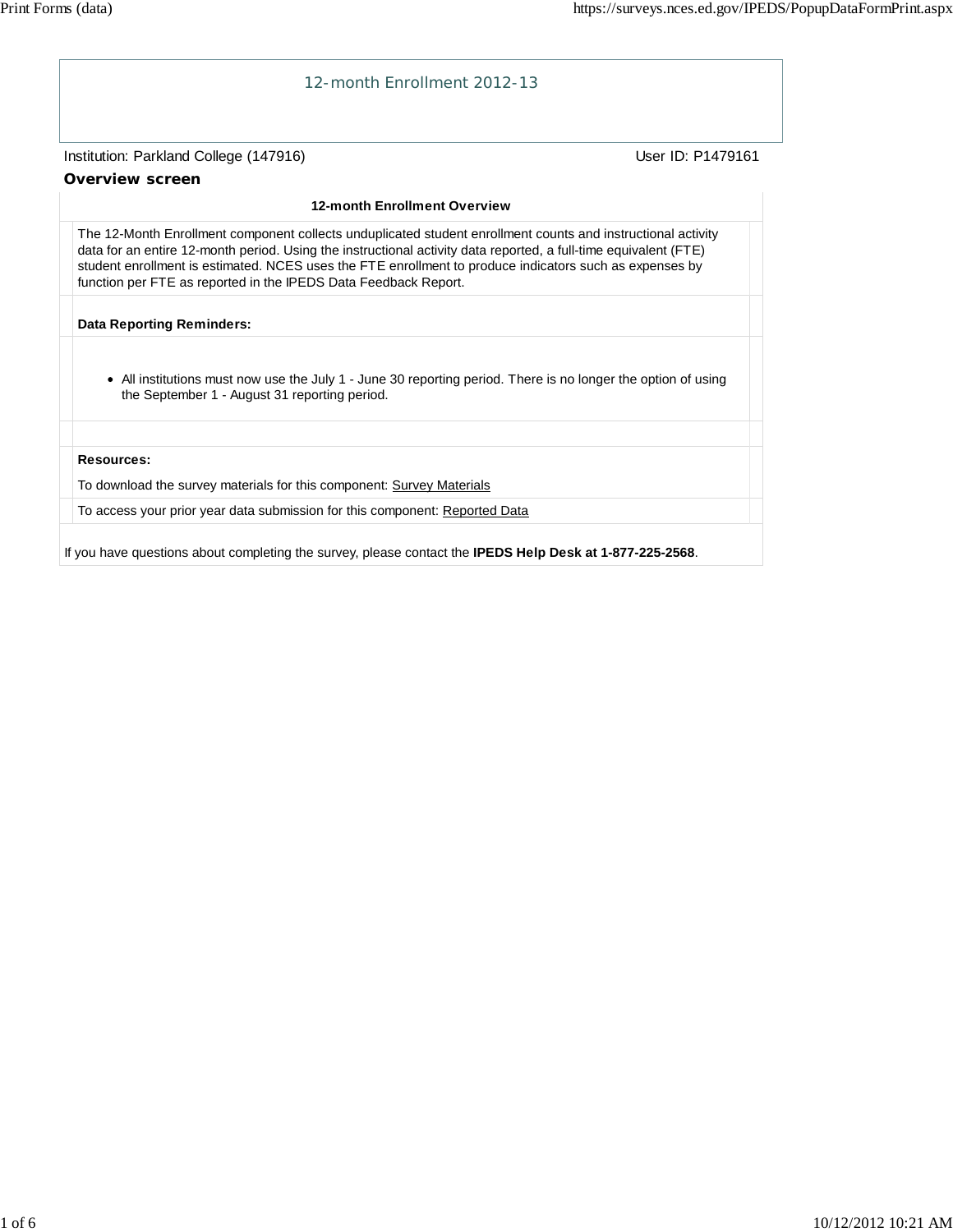## Institution: Parkland College (147916) Contact College (147916)

## **Undergraduate Instructional Activity Type**

**Undergraduate instructional activity data in Part B may be reported in units of contact hours or credit hours. Which instructional activity units will you use to report undergraduate instructional activity?**

**Please note that any graduate level instructional activity must be reported in credit hours.**

|                                                                                    | Contact hours                                                                                                              |  |  |  |  |  |
|------------------------------------------------------------------------------------|----------------------------------------------------------------------------------------------------------------------------|--|--|--|--|--|
|                                                                                    | Credit hours                                                                                                               |  |  |  |  |  |
| ⊙                                                                                  | Both contact and credit hours (some undergraduate programs measured in contact hours and some<br>measured in credit hours) |  |  |  |  |  |
| You may use the space below to provide context for the data you've reported above. |                                                                                                                            |  |  |  |  |  |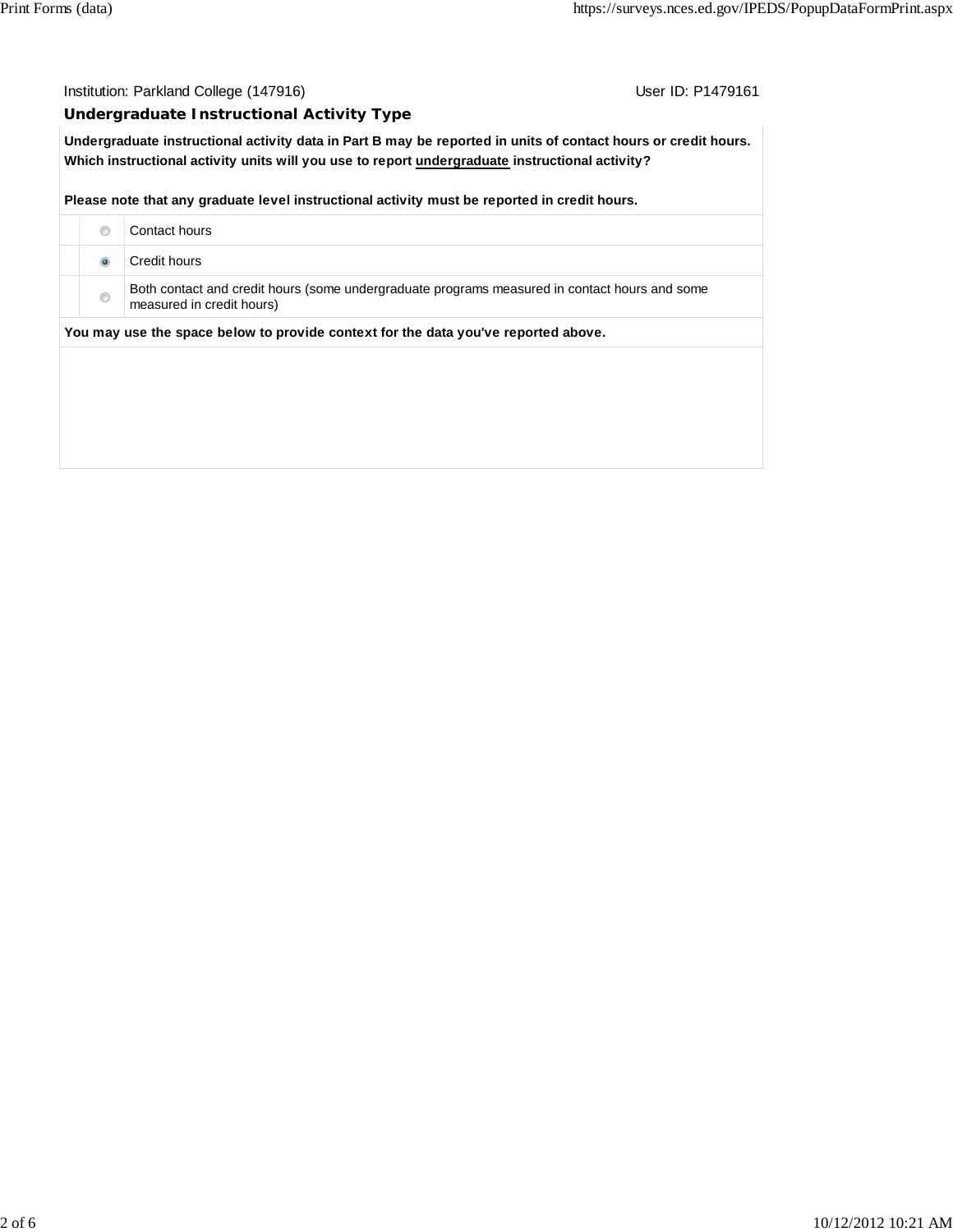| Institution: Parkland College (147916)                                                                                                                                                                                                                                                                                                                  | User ID: P1479161         |
|---------------------------------------------------------------------------------------------------------------------------------------------------------------------------------------------------------------------------------------------------------------------------------------------------------------------------------------------------------|---------------------------|
|                                                                                                                                                                                                                                                                                                                                                         |                           |
|                                                                                                                                                                                                                                                                                                                                                         |                           |
|                                                                                                                                                                                                                                                                                                                                                         |                           |
| • Report Hispanic/Latino individuals of any race as Hispanic/Latino                                                                                                                                                                                                                                                                                     |                           |
| • Report race for non-Hispanic/Latino individuals only                                                                                                                                                                                                                                                                                                  |                           |
| Part A - Unduplicated Count<br>12-month Unduplicated Count by Race/Ethnicity and Gender<br>July 1, 2011 - June 30, 2012<br><b>Race/Ethnicity Reporting Reminder:</b><br>Students enrolled for credit<br><b>Black or African American</b><br>Native Hawaiian or Other Pacific Islander<br>Race and ethnicity unknown<br>Unduplicated headcount (2010-11) | Undergraduate<br>students |
| Men                                                                                                                                                                                                                                                                                                                                                     |                           |
| Nonresident alien                                                                                                                                                                                                                                                                                                                                       | 99                        |
| Hispanic/Latino                                                                                                                                                                                                                                                                                                                                         | 609                       |
| American Indian or Alaska Native                                                                                                                                                                                                                                                                                                                        | 65                        |
| Asian                                                                                                                                                                                                                                                                                                                                                   | 805                       |
| <b>Black or African American</b>                                                                                                                                                                                                                                                                                                                        | 1,420                     |
| Native Hawaiian or Other Pacific Islander                                                                                                                                                                                                                                                                                                               | 34                        |
| White                                                                                                                                                                                                                                                                                                                                                   | 10,853                    |
| Two or more races                                                                                                                                                                                                                                                                                                                                       | 14                        |
| Race and ethnicity unknown                                                                                                                                                                                                                                                                                                                              | 575                       |
| <b>Total men</b>                                                                                                                                                                                                                                                                                                                                        | 14,474                    |
| Total men prior year                                                                                                                                                                                                                                                                                                                                    | 8,728                     |
| Women                                                                                                                                                                                                                                                                                                                                                   |                           |
| Nonresident alien                                                                                                                                                                                                                                                                                                                                       | 110                       |
| Hispanic/Latino                                                                                                                                                                                                                                                                                                                                         | 438                       |
| American Indian or Alaska Native                                                                                                                                                                                                                                                                                                                        | 45                        |
| Asian                                                                                                                                                                                                                                                                                                                                                   | 717                       |
|                                                                                                                                                                                                                                                                                                                                                         | 1,462                     |
|                                                                                                                                                                                                                                                                                                                                                         | 20                        |
| White                                                                                                                                                                                                                                                                                                                                                   | 6,181                     |
| Two or more races                                                                                                                                                                                                                                                                                                                                       | 5                         |
|                                                                                                                                                                                                                                                                                                                                                         | 562                       |
| <b>Total women</b>                                                                                                                                                                                                                                                                                                                                      | 9,540                     |
| Total women prior year                                                                                                                                                                                                                                                                                                                                  | 9,112                     |
| <b>Grand total (2011-12)</b>                                                                                                                                                                                                                                                                                                                            | 24,014                    |
| Prior year data:                                                                                                                                                                                                                                                                                                                                        |                           |
|                                                                                                                                                                                                                                                                                                                                                         | 17,840                    |
| ๏<br>Total enrollment Fall 2011<br>NOTE: Grand total (2011-12) calculated above is expected to be greater than Total<br>enrollment Fall 2011.                                                                                                                                                                                                           | 9,368                     |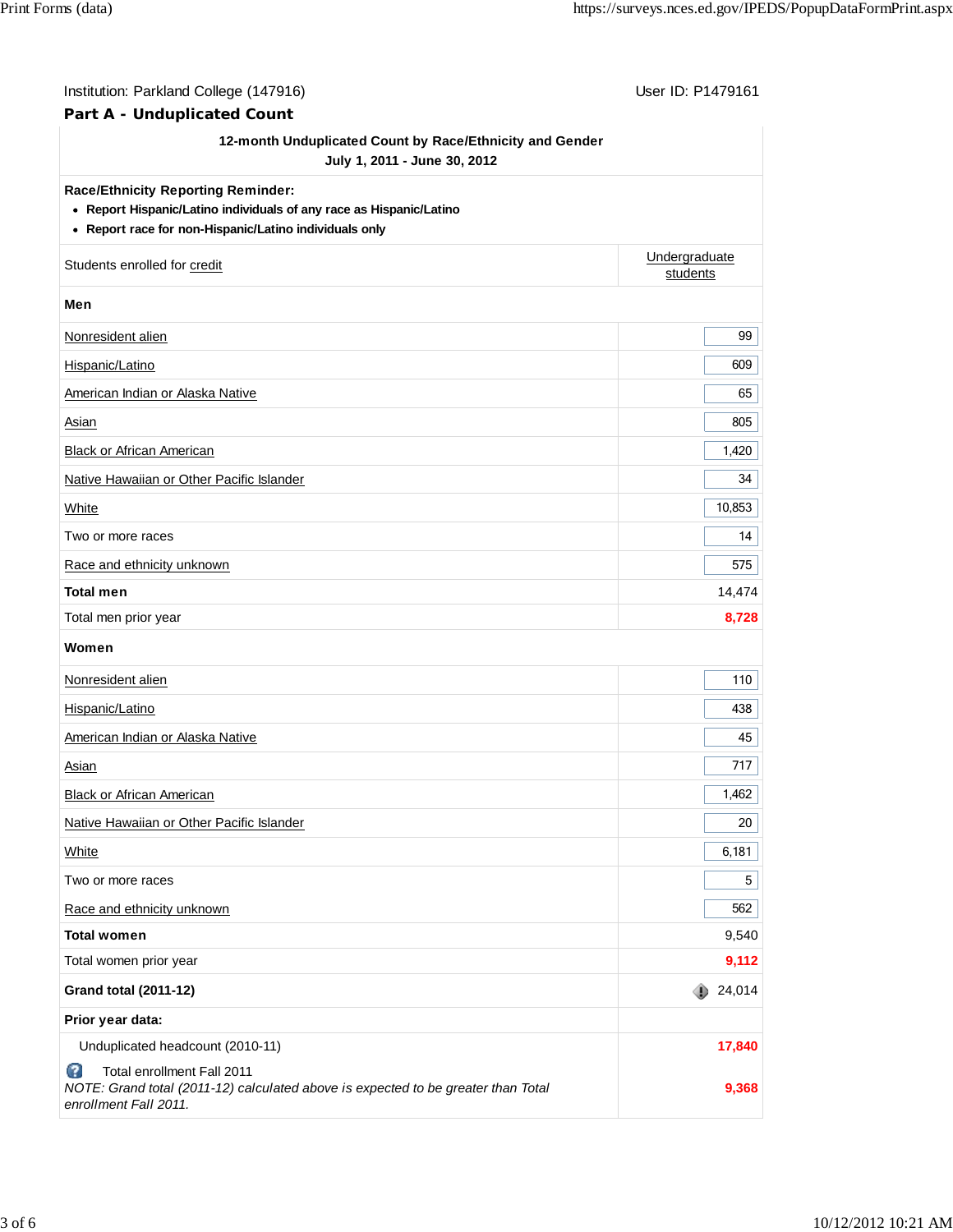| Institution: Parkland College (147916) |                                 | User ID: P1479161 |
|----------------------------------------|---------------------------------|-------------------|
| Part B - Instructional Activity        |                                 |                   |
|                                        | 12-month Instructional Activity |                   |
|                                        | July 1, 2011 - June 30, 2012    |                   |
|                                        | 2011-12 total activity          | Prior year data   |

|                                                                                                                                                                                                                                                                                                                                         |                                  | 2011-12 total activity              | Prior year data           |  |  |  |
|-----------------------------------------------------------------------------------------------------------------------------------------------------------------------------------------------------------------------------------------------------------------------------------------------------------------------------------------|----------------------------------|-------------------------------------|---------------------------|--|--|--|
| Undergraduate level:                                                                                                                                                                                                                                                                                                                    |                                  |                                     |                           |  |  |  |
| Credit hour activity                                                                                                                                                                                                                                                                                                                    |                                  | 223,485<br>ఴ                        | 218,021                   |  |  |  |
|                                                                                                                                                                                                                                                                                                                                         |                                  |                                     |                           |  |  |  |
| Calendar system (as reported on the prior year IC survey component):<br><b>Semester</b>                                                                                                                                                                                                                                                 |                                  |                                     |                           |  |  |  |
|                                                                                                                                                                                                                                                                                                                                         |                                  |                                     |                           |  |  |  |
| If the calculated FTE estimates below are not reasonable, AND you have reported the correct instructional activity<br>hours above, enter your best FTE estimate in the "Institution reported FTE" column below and save the page. This<br>option should be used ONLY if the calculated estimate is not reasonable for your institution. |                                  |                                     |                           |  |  |  |
| Please provide your best estimate of undergraduate student FTE for the 12-month reporting period only if the<br>calculated FTE estimate below is not reasonable:                                                                                                                                                                        |                                  |                                     |                           |  |  |  |
|                                                                                                                                                                                                                                                                                                                                         | <b>Calculated FTE</b><br>2011-12 | Institution reported<br>FTE 2011-12 | Prior year FTE<br>2010-11 |  |  |  |
| Undergraduate student FTE                                                                                                                                                                                                                                                                                                               | 7,450                            |                                     | 7,450<br>7,267            |  |  |  |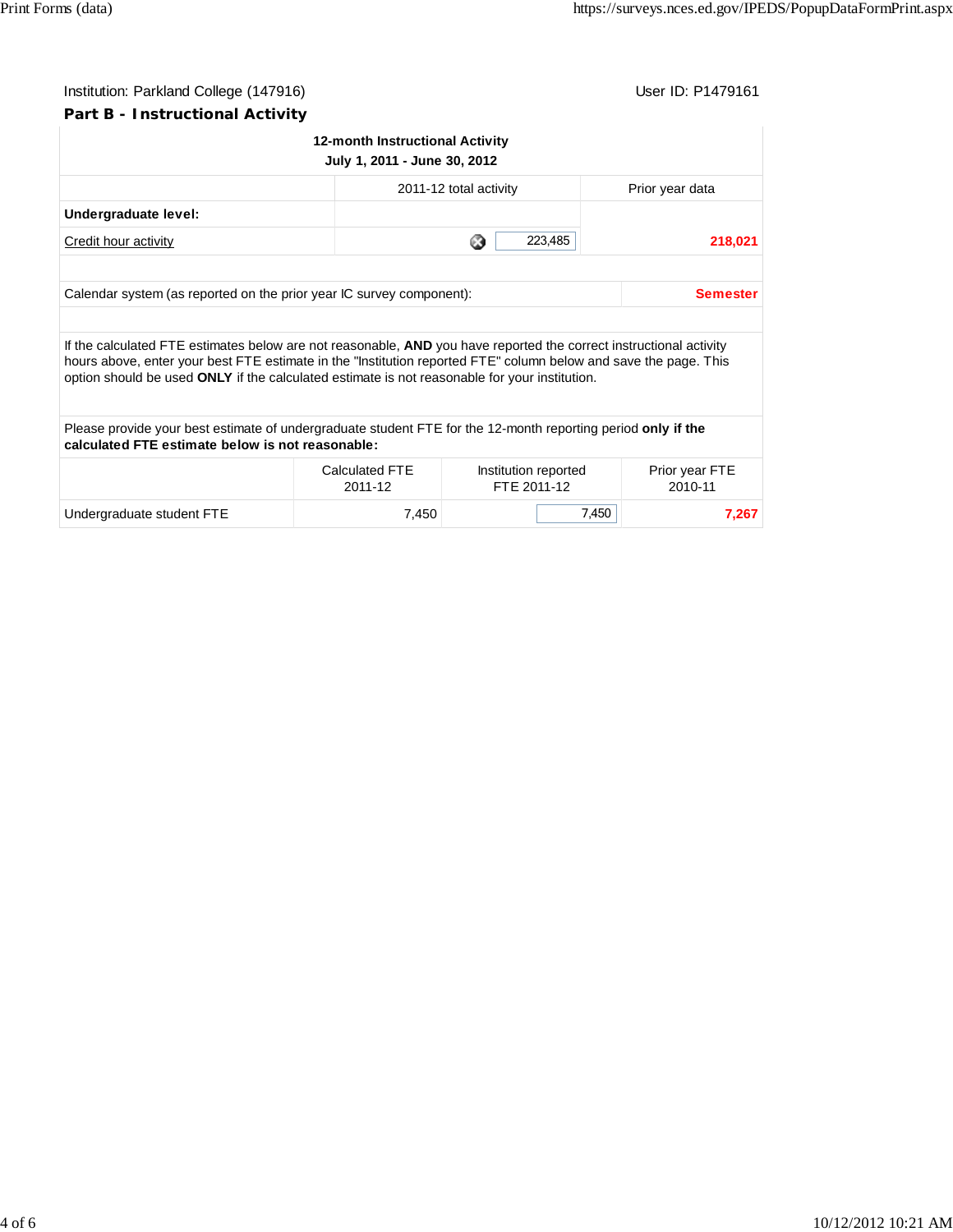## Institution: Parkland College (147916) November 2012 12:38:39 User ID: P1479161 **Prepared by**

|                                                                                       | This survey component was prepared by: |                |                                                                                                                          |         |                                                                                                                          |  |                    |  |       |
|---------------------------------------------------------------------------------------|----------------------------------------|----------------|--------------------------------------------------------------------------------------------------------------------------|---------|--------------------------------------------------------------------------------------------------------------------------|--|--------------------|--|-------|
| $\circledcirc$                                                                        | Keyholder                              | $\circledcirc$ | <b>SFA Contact</b>                                                                                                       | $\circ$ | <b>HR</b> Contact                                                                                                        |  | Finance<br>Contact |  | Other |
| <b>Brian Counter</b><br>Name:<br>Email:<br>bcounter@parkland.edu                      |                                        |                |                                                                                                                          |         |                                                                                                                          |  |                    |  |       |
|                                                                                       |                                        |                |                                                                                                                          |         |                                                                                                                          |  |                    |  |       |
|                                                                                       |                                        |                |                                                                                                                          |         |                                                                                                                          |  |                    |  |       |
| 15<br>How long did it take to prepare this survey component?<br>hours<br>minutes<br>0 |                                        |                |                                                                                                                          |         |                                                                                                                          |  |                    |  |       |
|                                                                                       |                                        |                |                                                                                                                          |         |                                                                                                                          |  |                    |  |       |
|                                                                                       |                                        |                | The name of the preparer is being collected so that we can follow up with the appropriate person in the event that there |         |                                                                                                                          |  |                    |  |       |
|                                                                                       |                                        |                | are questions concerning the data. The Keyholder will be copied on all email correspondence to other preparers.          |         |                                                                                                                          |  |                    |  |       |
|                                                                                       |                                        |                | The time it took to prepare this component is being collected so that we can continue to improve our estimate of the     |         | reporting burden associated with IPEDS. Please include in your estimate the time it took for you to review instructions, |  |                    |  |       |

Thank you for your assistance.

Institution: Parkland College (147916) Contract College (1479161

**Summary screen**

## **12-Month Enrollment Component Summary**

IPEDS collects important information regarding your institution. All data reported in IPEDS survey components become available in the IPEDS Data Center and appear as aggregated data in various Department of Education reports. Additionally, some of the reported data appears specifically for your institution through the College Navigator website and is included in your institution's Data Feedback Report (DFR). The purpose of this summary is to provide you an opportunity to view some of the data that, when accepted through the IPEDS quality control process, will appear on the College Navigator website and/or your DFR. College Navigator is updated approximately three months after the data collection period closes and Data Feedback Reports will be available through the ExPT and sent to your institution's CEO in November 2013.

Please review your data for accuracy. If you have questions about the data displayed below after reviewing the data reported on the survey screens, please contact the IPEDS Help Desk at: 1-877-225-2568 or ipedshelp@rti.org.

| 12-Month Unduplicated Headcount and Full-Time Equivalent Students |        |  |  |  |
|-------------------------------------------------------------------|--------|--|--|--|
| Total undergraduate unduplicated headcount                        | 24.014 |  |  |  |
|                                                                   |        |  |  |  |
| Total full-time equivalent (FTE) student enrollment               | 7.450  |  |  |  |

Institution: Parkland College (147916) Contract the User ID: P1479161

Edit Report

**12-month Enrollment** 

**Parkland College (147916)**